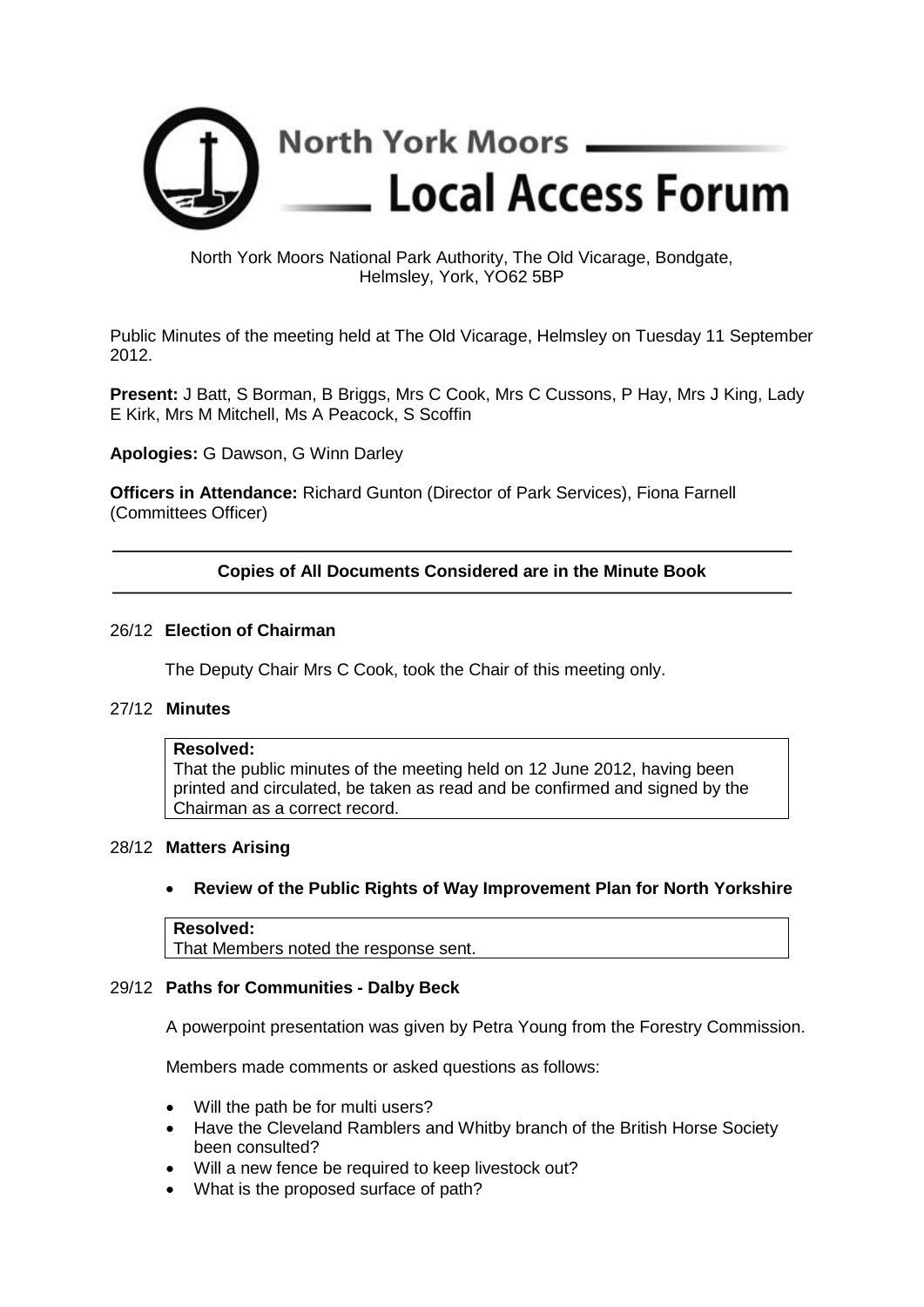The Officer answered Members questions as follows:

- At present the track does not incorporate horse users as there are other tracks within Dalby specifically for these users.
- The Cleveland Ramblers and the British Horse Society have not as yet been consulted.

The Officer noted that CTC would be making the application to 'Paths for Communities', with possible match funding from Yorventure. The Forestry Commission would carry out the new fencing, signage and on-going maintenance. The Officer is currently working with Whitby and District Disablement Action Group and visually impaired groups within Ryedale with regards to landscaping.

The Director noted that the Authority was very supportive of the principle but had concerns regarding designating it as a public right of way as this would have long term maintenance implications for the Authority. However if the Forestry Commission were happy to accept responsibility for maintenance then this could be a possibility.

```
Resolved:
```
That Members supported the proposal.

### 30/12 **Future of Meetings**

Considered:

The report of the Director of Park Services

Members noted that it would be hard to have continuity with only two official meetings a year, but noted that the fourm could hold informal meetings, working groups and use email to communicate with each other between official meetings.

In answer to questions from Members the Director informed the forum that a separate panel had been formed to deal with rights of way issues the 'Access and Rights of Way Panel'.

The forum decided to hold an informal meeting after the official meeting to discuss how information would be passed between Members of the Forum.

# **Resolved:**

- 1. That the report be noted.
- 2. That Forum Members commented regarding the matters set out in the report.

### 31/12 **Report Back from the National Park Authority**

Mr Scoffin updated Members as follows:

- A bid has been submitted to English Heritage to assist with works to Ancient Monuments.
- A bid has been submitted to LEADER to promote 'Local Distinctiveness'.
- The Authority's Management Plan will be launched on the 30 November.
- The first iPhone App for the Authority is based on the 'Lime and Ice' project.
- The Coast Alive project is coming to an end with a celebration event to be held in Whitby on the 19 September.
- The Mosaic Project has also come to an end after 10 years. The Authority has appointed a Community Link Officer Marion Faraharny.